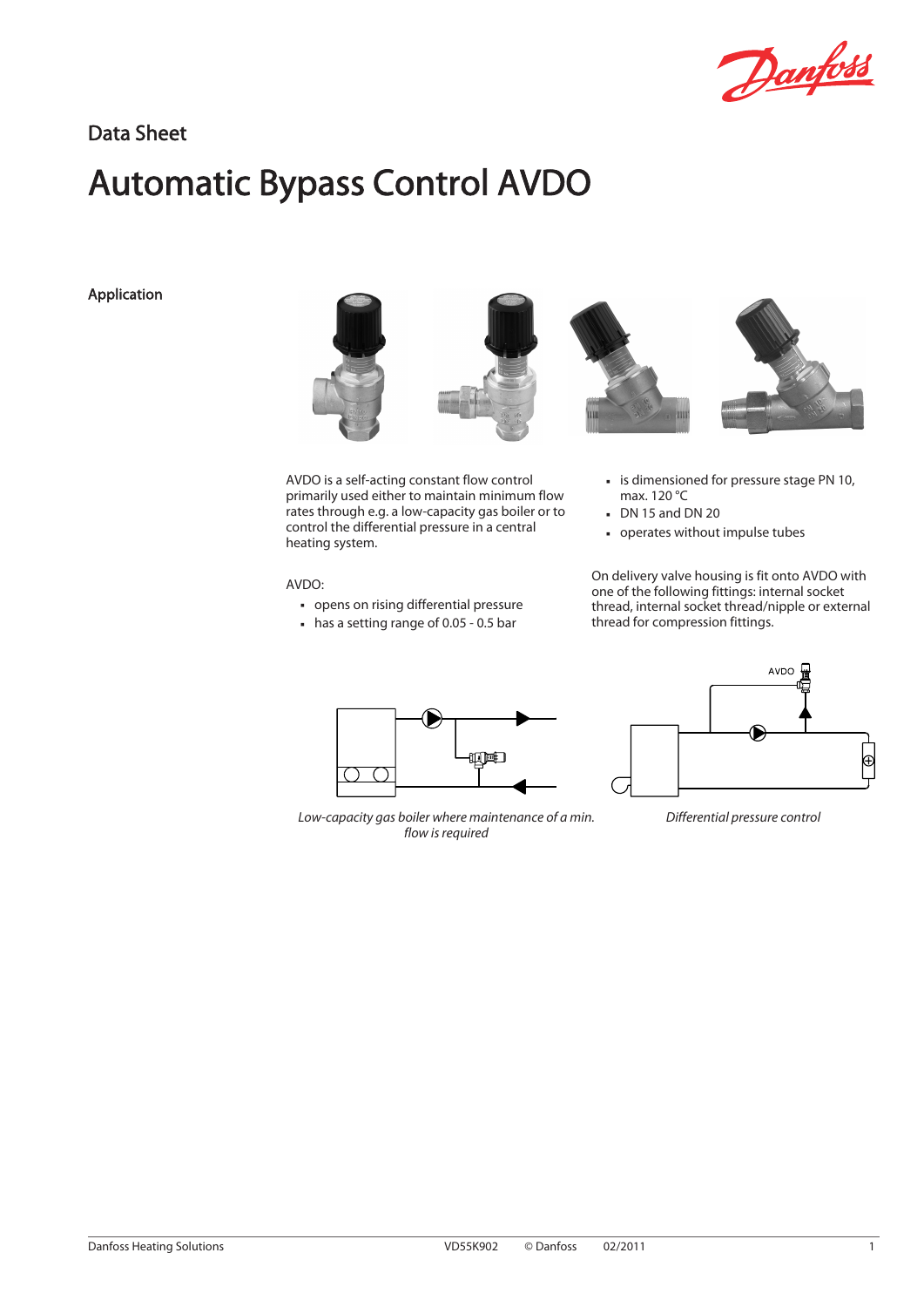

### Data Sheet **Automatic Bypass Control AVDO**

| Ordering | Type           | Setting range, |                                   | Connection                                                                                        |                                   | Code no. |
|----------|----------------|----------------|-----------------------------------|---------------------------------------------------------------------------------------------------|-----------------------------------|----------|
|          |                | bar            | Inlet                             |                                                                                                   | Outlet                            |          |
|          | AVDO 15        |                | $R_p \frac{1}{2}$ <sup>1)</sup>   | $\Rightarrow$                                                                                     | $R\frac{1}{2}$ <sup>1)</sup>      | 003L6002 |
|          | AVDO 20        | $0.05 - 0.5$   | $R_p$ 3/4 <sup>1)</sup>           | $\mathbf{\mathbf{\mathbf{\mathbf{\mathbf{\mathbf{\mathbf{\mathbf{\mathbf{\mathbf{C}}}}}}}}}$<br>ক | $R \frac{3}{4}$ <sup>1)</sup>     | 003L6007 |
|          | AVDO 25        |                | $R_p$ 1 <sup>1</sup>              |                                                                                                   | $R1^{1}$                          | 003L6012 |
|          | AVDO 15        |                | $R_p$ $\frac{1}{2}$ 1)            | D⇒                                                                                                | $R\frac{1}{2}$ <sup>1)</sup>      | 003L6003 |
|          | AVDO 20        | $0.05 - 0.5$   | $R_p$ 3/4 1)                      | $\hat{r}$                                                                                         | $R \frac{3}{4}$ <sup>1)</sup>     | 003L6008 |
|          | <b>AVDO 25</b> |                | $R_p$ 1 <sup>1</sup>              |                                                                                                   | $R1^{1}$                          | 003L6013 |
|          | AVDO 15        |                | $G \frac{3}{4} A^{2}$             | ₩                                                                                                 | G $3/4$ A $^{2)}$                 | 003L6020 |
|          | AVDO 20        | $0.05 - 0.5$   | G 1 A <sup>2</sup>                | $\Rightarrow$                                                                                     | G 1 A $^{2)}$                     | 003L6025 |
|          | <b>AVDO 25</b> |                | G 1 $\frac{1}{4}$ A <sup>2)</sup> |                                                                                                   | G 1 $\frac{1}{4}$ A <sup>2)</sup> | 003L6030 |
|          | AVDO 15        |                | $R_p$ 1/2 <sup>1</sup>            |                                                                                                   | $R\frac{1}{2}$ <sup>1)</sup>      | 003L6018 |
|          | AVDO 20        | $0.05 - 0.5$   | $R_p \frac{3}{4}$ <sup>1)</sup>   | ⇨<br>⇨                                                                                            | $R \frac{3}{4}$ <sup>1)</sup>     | 003L6023 |
|          | <b>AVDO 25</b> |                | $R_p$ 1 <sup>1</sup>              |                                                                                                   | $R1^{1}$                          | 003L6028 |

*1) According to ISO 7/1*

*2) According to ISO 228/1*

### *Accessories (supplied in boxes of 10)*

| Copper tube fittings |                      | Code no. |
|----------------------|----------------------|----------|
| AVDO 15              | Ø16x1                | 013U0131 |
|                      | $Ø$ 18 x 1           | 013U0132 |
| AVDO 20              | $Ø$ 18 x 1           | 013U0134 |
|                      | $\varnothing$ 22 x 1 | 013U0135 |
| AVDO 25              | $Ø$ 28 x 1           | 013U0140 |

# Technical Data

| Setting range:             | $0.05 - 0.5$ bar | Max. flow temperature        |
|----------------------------|------------------|------------------------------|
| Max. differential pressure | $0.5$ bar        | Max. leakage at closed valve |
| Operation pressure         | <b>PN 10</b>     |                              |



 $\overline{120°C}$  $50$  l/h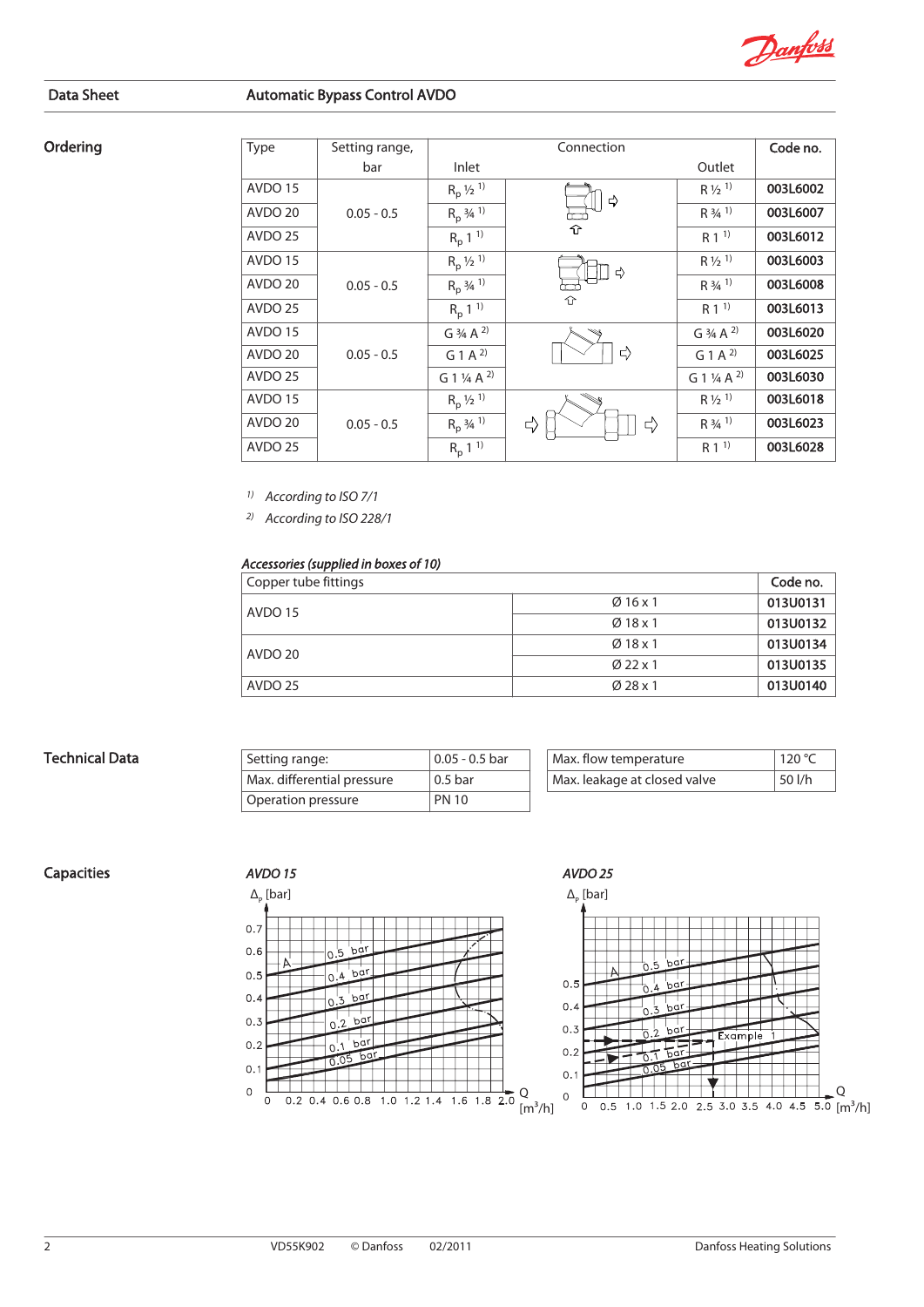Danfoss

### *AVDO 20*



 $\Delta_P = \Delta p$  for valve

– - – = Upper limit graph for recommended application area with almost noiseless installation. Measurement conditions according to ISO 3743.



### Design





### *Materials*

|     | 1. Setting handle | Pom-plast          |
|-----|-------------------|--------------------|
| 2.5 | Base              | Ms 58              |
| 3.  | Spring guide      | PPS plastic        |
| 4.  | Spring            | Stainless steel    |
|     | 5. Valve cone     | PPS plastic        |
|     | 6. Valve body     | Ms 58, hot-pressed |
|     | 7. Setting pin    | Stainless steel    |
|     | O-rings           | EPDM               |

Installation The valve body must be mounted with flow in direction of the cast-in arrow.

Setting The control is set by turning the setting dial. AVDO has a setting scale on which the opening pressure in bar or mwg can be directly read. The differential pressures stated for a given setting are indicative.

The scale gives the differential pressure across the AVDO when it just begins to open.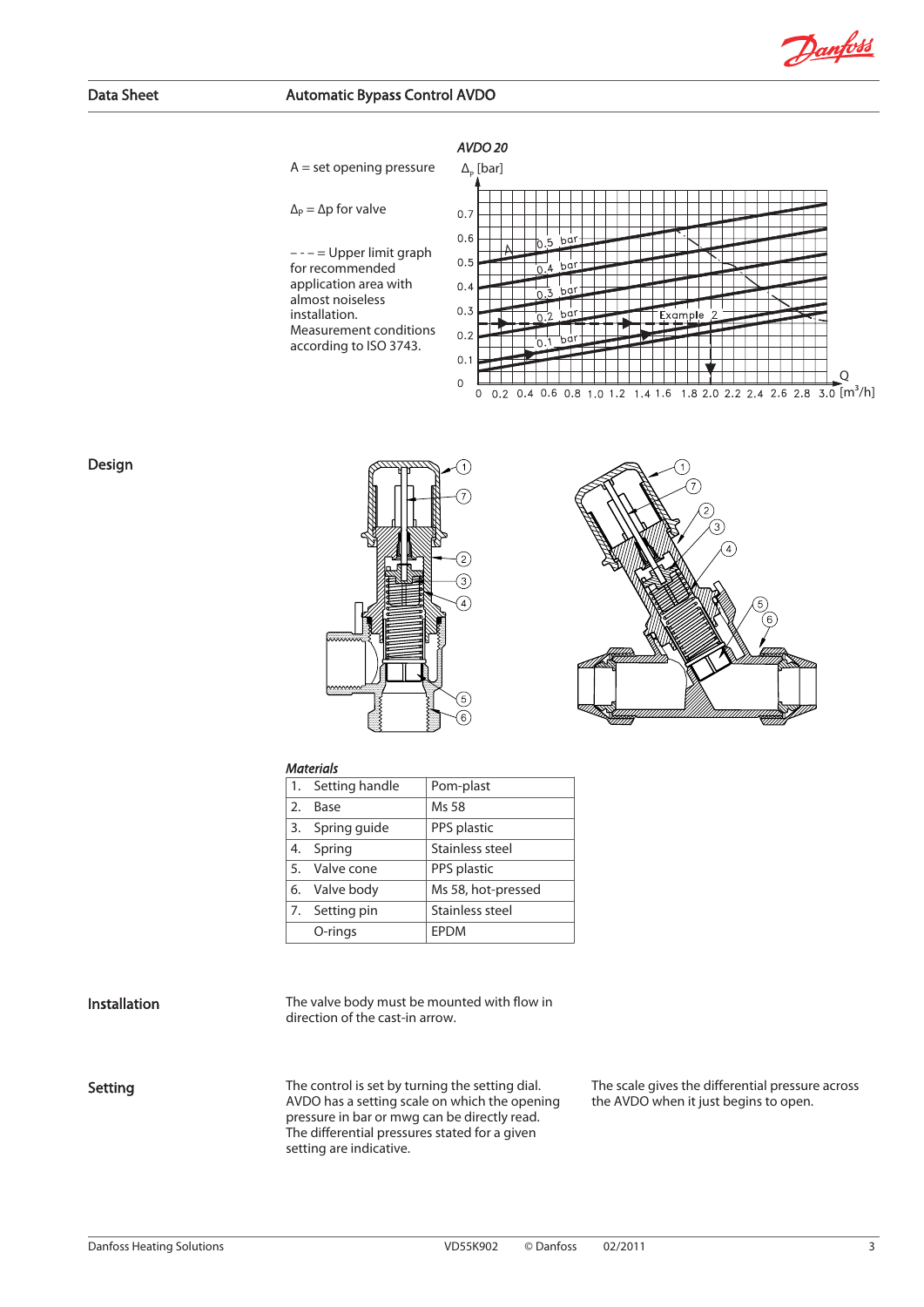

### Data Sheet **Automatic Bypass Control AVDO**

### Sizing



### *Example 1: Bypass control across heating system*

### *Given:*

- System, see fig. 1.
- **·** Insignificant pressure loss in pipe from boiler to bypass.
- Pump characteristic, see fig. 2.
- 0.15 bar system differential pressure at max. system load.

### *Required:*

- Bypass circulation beginning at 0.15 bar pump pressure.
- $\blacksquare$  Min. 2.0 m<sup>3</sup>/h boiler circulation.

### *Seek:*

- A constant flow control that opens concurrently with falling load across the system (closing radiator thermostats).
- A constant flow control that ensures min. 2.0  $m<sup>3</sup>/h$  boiler circulation at min. system load.

### *Solution:*

 $\cdot$  A 2.0 m<sup>3</sup>/h flow corresponds to a 0.25 bar pump pressure. On closing radiator thermostats AVDO is to ensure min. 2.0  $m^3/h$ circulation at 0.25 bar differential pressure across AVDO. Choose AVDO 25 that provides 2.75  $m^3/h$  at 0.25 bar differential pressure across valve. Set AVDO on 0.15 bar required opening pressure.



1. Pump characteristic



### *Example 2: Bypass control across circulation pump*

### *Given:*

- System, see fig. 3.
- -Pump characteristic, see fig. 4.

### *Required:*

- Bypass circulation beginning at 0.1 bar pump pressure.
- Max. system differential pressure at closed radiator thermostats must be limited to 0.25 bar.

### *Seek:*

- A constant flow control that opens concurrently with falling load across the system (closing radiator thermostats).
- A constant flow control that ensures max. system differential pressure not exceeding 0.25 bar at min. system load.

### *Solution:*

▪ The max. permissible differential pressure 0.25 bar across system corresponds to a 1.8  $m<sup>3</sup>/h$  water volume (fig. 4). At min. load AVDO must ensure  $1.8 \text{ m}^3/h$  pump bypass circulation. In this example AVDO 20 must be used - see "Capacity".- As circulation is not to begin before differential pressure across system has exceeded 0.1 bar, AVDO is set on 0.1 bar - see "Setting.

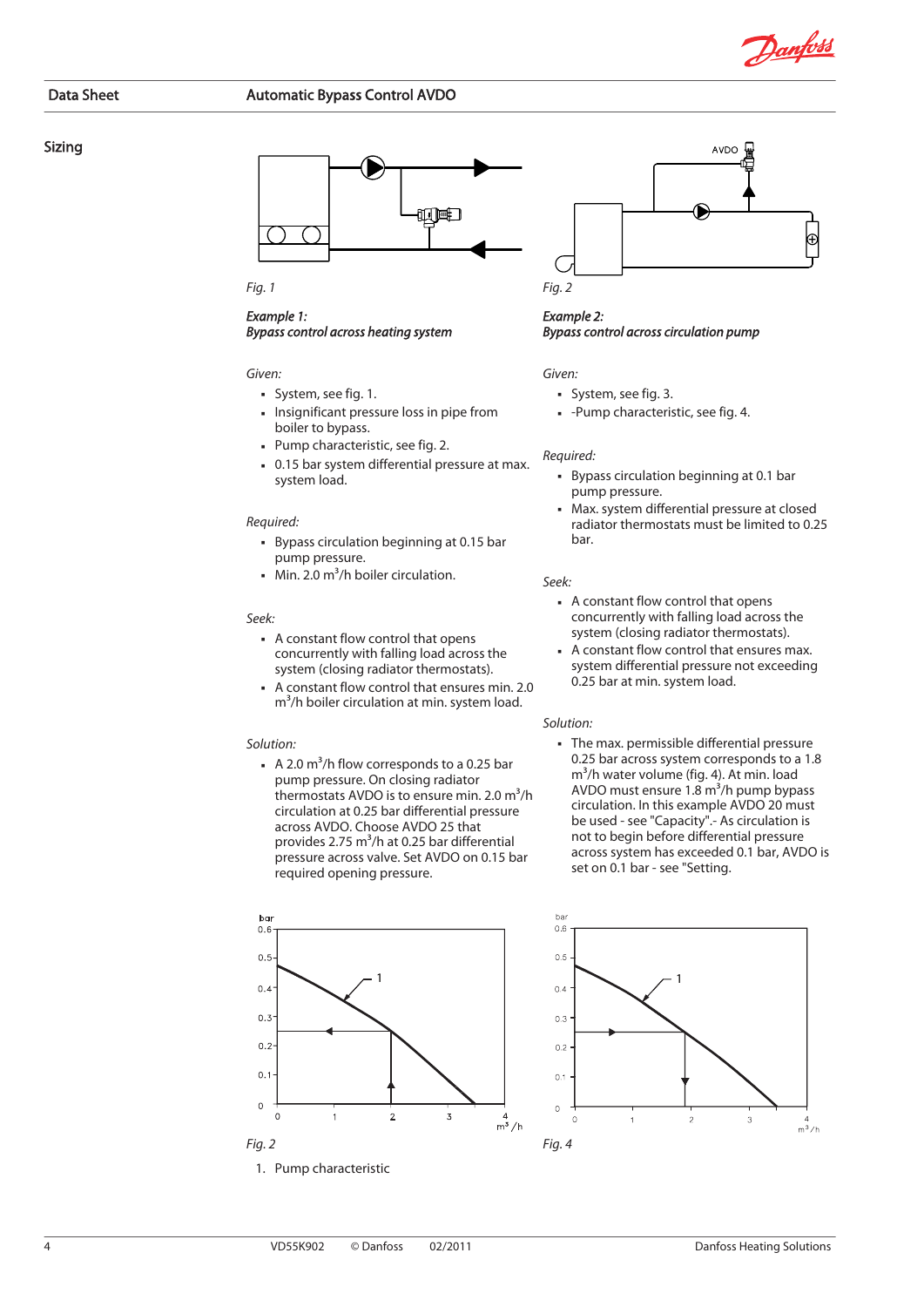

S<sub>1</sub>

 $L1$ 

 $L2$ 

d

## Dimensions



*Fig. 3 Fig. 4*

| Fig. 1 |         |                     |                |                |    |                |     |     |    |                |
|--------|---------|---------------------|----------------|----------------|----|----------------|-----|-----|----|----------------|
| DN     | Type    | $a^{1}$             | b <sup>1</sup> | L <sub>3</sub> | L4 | L <sub>5</sub> | H1  |     | S1 | S <sub>2</sub> |
|        |         |                     |                |                |    |                | min | max |    |                |
| 15     | AVDO 15 | $R_P$ $\frac{1}{2}$ | $R\frac{1}{2}$ | 40             | 69 | 33             | 83  | 112 | 28 | 30             |
| 20     | AVDO 20 | $R_P$ $\frac{3}{4}$ | $R\frac{3}{4}$ | 42             | 74 | 37             | 83  | 112 | 34 | 37             |
| 25     | AVDO 25 | $R_{\rm p}$ 1       | R 1            | 46             | 81 | 46             | 85  | 114 | 43 | 40             |

| DN | Type    | a <sup>1</sup>      | L <sub>3</sub> | H1<br>L5 |     | S1  |    |
|----|---------|---------------------|----------------|----------|-----|-----|----|
|    |         |                     |                |          | min | max |    |
| 15 | AVDO 15 | $Rp$ $\frac{1}{2}$  | 40             | 33       | 83  | 112 | 28 |
| 20 | AVDO 20 | $R_P$ $\frac{3}{4}$ | 42             | 37       | 83  | 112 | 34 |
| 25 | AVDO 25 | $R_{p}$ 1           | 46             | 46       | 85  | 114 | 43 |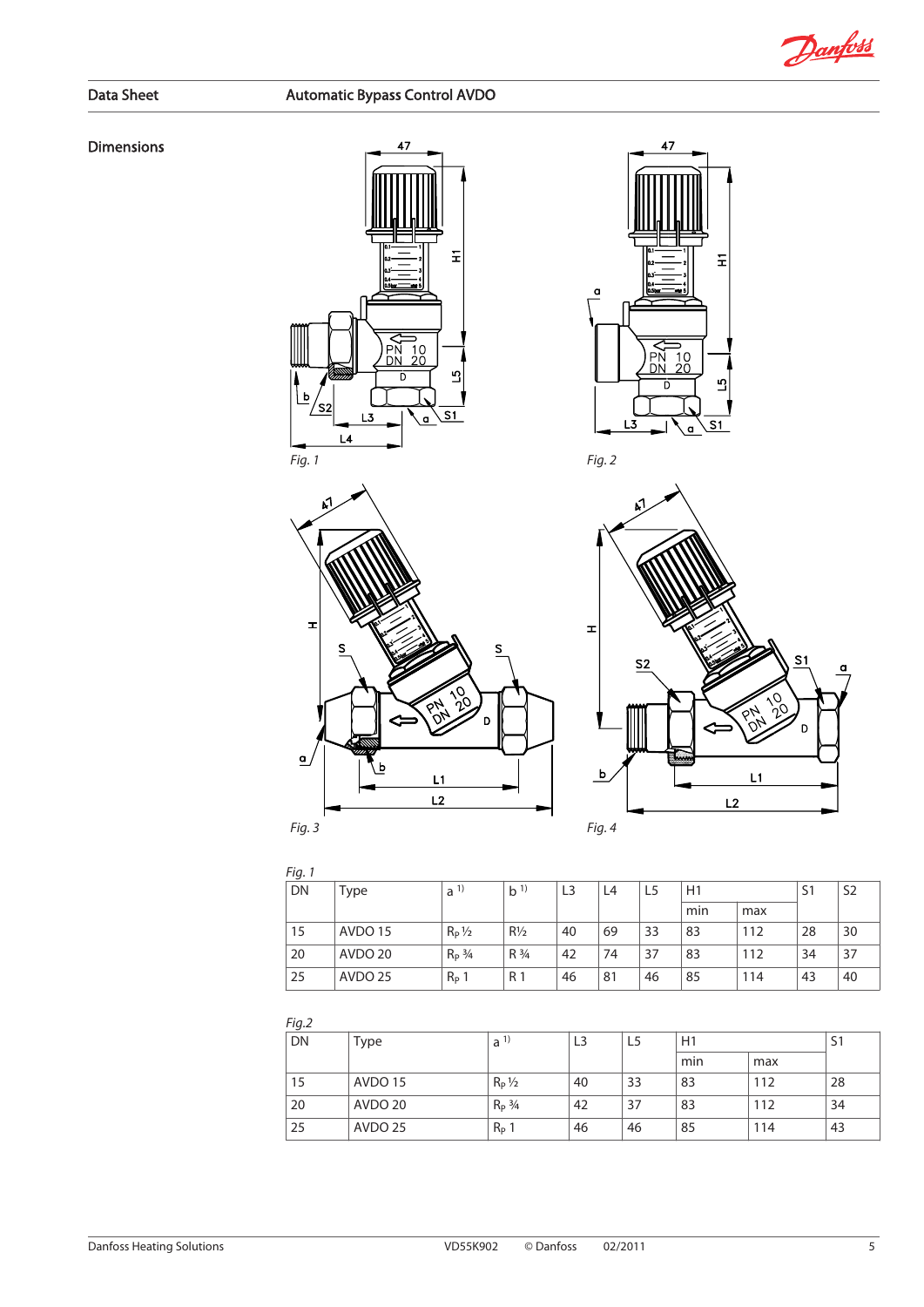

# Data Sheet **Automatic Bypass Control AVDO**

| Fig. 3    |         |          |                                 |     |                |     |     |    |  |  |  |
|-----------|---------|----------|---------------------------------|-----|----------------|-----|-----|----|--|--|--|
| <b>DN</b> | Type    | a, mm    | $b^{2}$                         | L1  | L <sub>2</sub> | H1  |     |    |  |  |  |
|           |         |          |                                 |     |                | min | max |    |  |  |  |
| 15        | AVDO 15 | 15/16/18 | G <sup>3</sup> / <sub>4</sub> A | 87  | 111            | 89  | 113 | 30 |  |  |  |
| 20        | AVDO 20 | 18/22    | G1A                             | 93  | 120            | 90  | 114 | 37 |  |  |  |
| 25        | AVDO 25 | 28       | G 1¼ A                          | 106 | 136            | 95  | 119 | 45 |  |  |  |

### *Fig. 4*

| DN | Type    | a <sup>1</sup>     | b <sup>1</sup> | L1  | L2  | H1  |     |    | S <sub>2</sub> |
|----|---------|--------------------|----------------|-----|-----|-----|-----|----|----------------|
|    |         |                    |                |     |     | min | max |    |                |
| 15 | AVDO 15 | $Rp$ $\frac{1}{2}$ | $R\frac{1}{2}$ | 87  | 116 | 89  | 113 | 28 | 30             |
| 20 | AVDO 20 | $Rp$ $\frac{3}{4}$ | $R\frac{3}{4}$ | 93  | 125 | 90  | 114 | 34 | 37             |
| 25 | AVDO 25 | $R_{p}$ 1          | R 1            | 106 | 141 | 95  | 119 | 43 | 40             |

*1) According to ISO 7/1*

*2) According to ISO 228/1*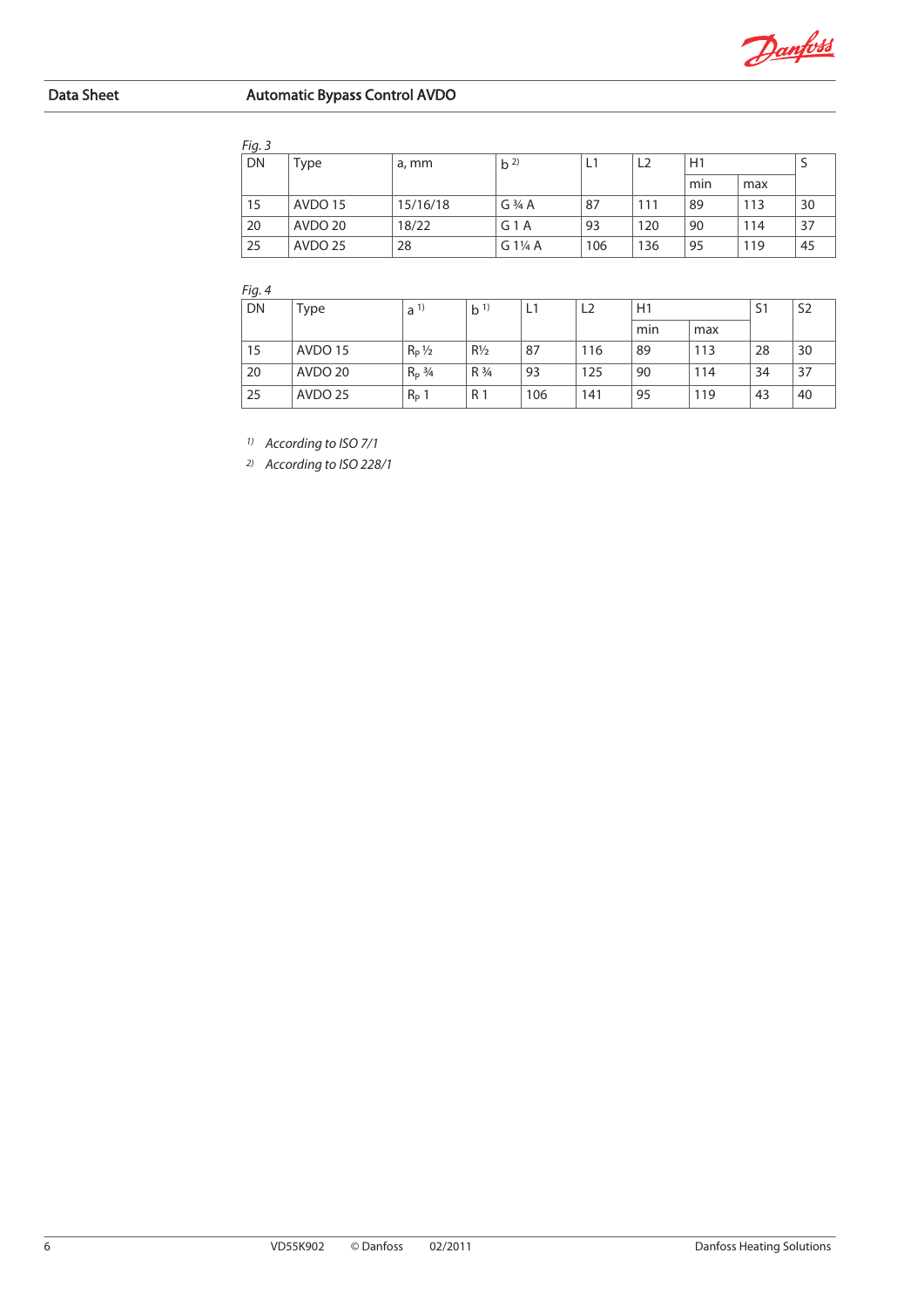